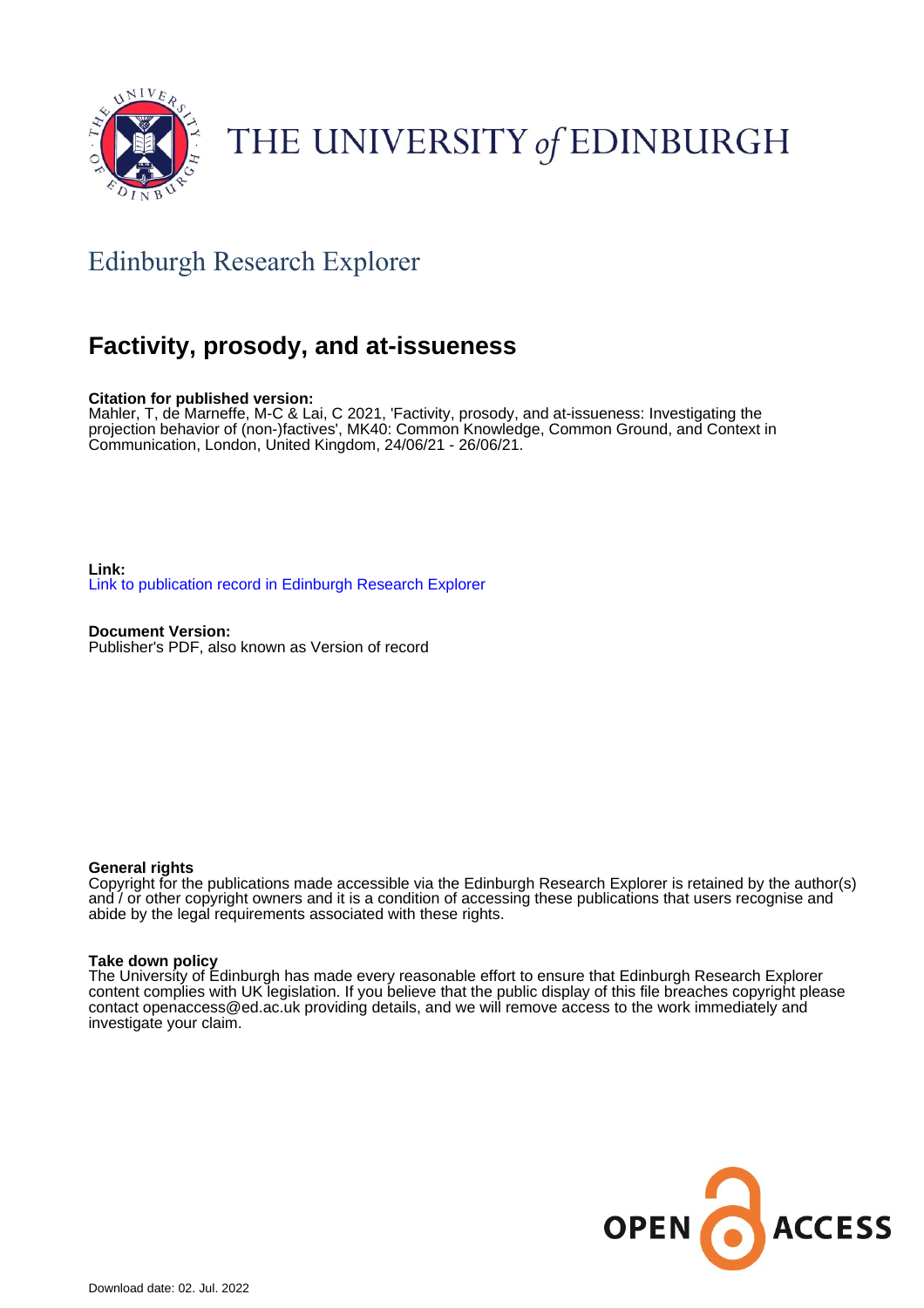#### Factivity, prosody, and at-issueness: Investigating the projection behavior of (non-)factives

*Taylor Mahler (OSU), Marie-Catherine de Marne*ff*e (OSU), Catherine Lai (Edinburgh)*

Tonhauser et al. (2018) hypothesized in their Gradient Projection Principle (GPP) that content projects (i.e., is taken as a speaker commitment in entailment-cancelling environments) to the extent that it is does not address – or is *not-at-issue* relative to – the Question Under Discussion (QUD). Consistent with the GPP, at-issueness and projection have been found to be correlated for contents expressed by the complements (CCs) of factive predicates, and prosodic cues to at-issueness (via sentential information structure) also influence the projection of factive CCs (Cummins & Rohde 2015, Tonhauser 2016, Djarv & Bacovcin 2020). However, prosodic cues ¨ to at-issueness appear not to have the same effect on the projection of non-factive CCs (Djärv  $\&$ Bacovcin 2020, Mahler et al. 2019). This difference in behavior is consistent with the GPP if factivity is assumed to influence the at-issueness of the CC. We report on an experiment to test this assumption. Our work goes beyond prior experimental research by investigating the relation between at-issueness and projection for non-factive CCs, and explicitly measuring effects of prosody on at-issueness.

At-issueness and CC projection with (non-)factives Empirical support for the GPP primarily comes from experiments on factive presupposition projection. Using written constructed stimuli, Tonhauser et al. (2018) found that the at-issueness and projectivity of factive CCs were correlated, as predicted by the GPP: contents that were rated less at-issue were more projective, and vice versa. The GPP also predicts that whether content projects depends on whether it addresses a QUD that makes the content at-issue. Experiments demonstrating that prosody influences factive presupposition projection are consistent with this prediction, assuming that prosody constrains the QUD addressed by the utterance (Cummins & Rohde 2015, Tonhauser 2016, Djärv & Bacovcin 2020). The findings of these experiments suggest that factive CCs are less projective when a complement constituent receives narrow focus as in [\(1-a\)](#page-1-0) than when it does not as in [\(1-b\):](#page-1-1)

- <span id="page-1-0"></span>(1) Martha (about Andrew and Rhonda): (adapted from Tonhauser et al. 2018)<br>a. Did Andrew discover that  $[she]_F$  visited the zoo? *complement subject focus* 
	- a. Did Andrew discover that  $[\text{she}]_F$  visited the zoo? *complement subject focus* b. Did Andrew  $[\text{discover}]_F$  that she visited the zoo? *predicate focus*

Did Andrew  $[\text{discover}]_F$  that she visited the zoo?<br>Did Andrew discover that  $[\text{she visited the zoo}]\_F$ ? *whole complement focus* c. Did Andrew discover that [she visited the zoo?] $_F$ ?

<span id="page-1-2"></span><span id="page-1-1"></span>If narrow focus within the complement  $(i.e., (1-a))$  implicates a QUD in which the CC is at-issue (e.g., *Who visited the zoo?*) and absence of narrow complement focus (i.e., [\(1-b\)\)](#page-1-1) implicates a QUD in which the CC is not-at-issue (e.g., *What's the speaker's relation to the CC that Rhonda visited the zoo?*), these findings are predicted by the GPP. Whether the GPP also explains the projection behavior of contents associated with non-factive predicates is unclear. To our knowledge, there are only two experimental studies that bear on this question. In an experiment with constructed stimuli, Djärv & Bacovcin  $(2020)$  found that non-factive CCs in the complement subject focus condition were *more* projective than those in the predicate focus condition. Using naturally-occurring utterances, Mahler et al. (2019) found no effect of prosody on the projection of non-factive CCs. The current study adds to the experimental literature on CC projection by explicitly testing for prosodic effects on at-issueness (not only the QUD), and exploring whether these effects are constrained by the factivity of the embedding predicates. In particular, we aim to determine whether differences in at-issueness due to factivity constrain the effect of prosody on projection behavior.

Experiment We conducted an experiment on Prolific, adapted from Tonhauser et al. (2018).

*Materials:* The stimuli were spoken versions of Tonhauser et al.'s (2018) written stimuli, adapted for the purposes of the experiment. Each target sentence featured a clause-embedding predicate (*be right, say, believe, discover, know, realize*) and a clausal complement instantiated by 6 different lexical contents (2 per predicate). A ToBI trained speaker recorded the target sentences in 3 prosodic conditions: narrow focus on the complement subject [\(1-a\),](#page-1-0) narrow focus on the predicate [\(1-b\),](#page-1-1) and focus over the entire complement [\(1-c\).](#page-1-2) 3 control stimuli were also included.

*Procedure:* Participants were assigned 6 target stimuli (2 in each prosodic condition) and 3 control stimuli. The same stimuli were presented to each participant in two blocks: an at-issueness block